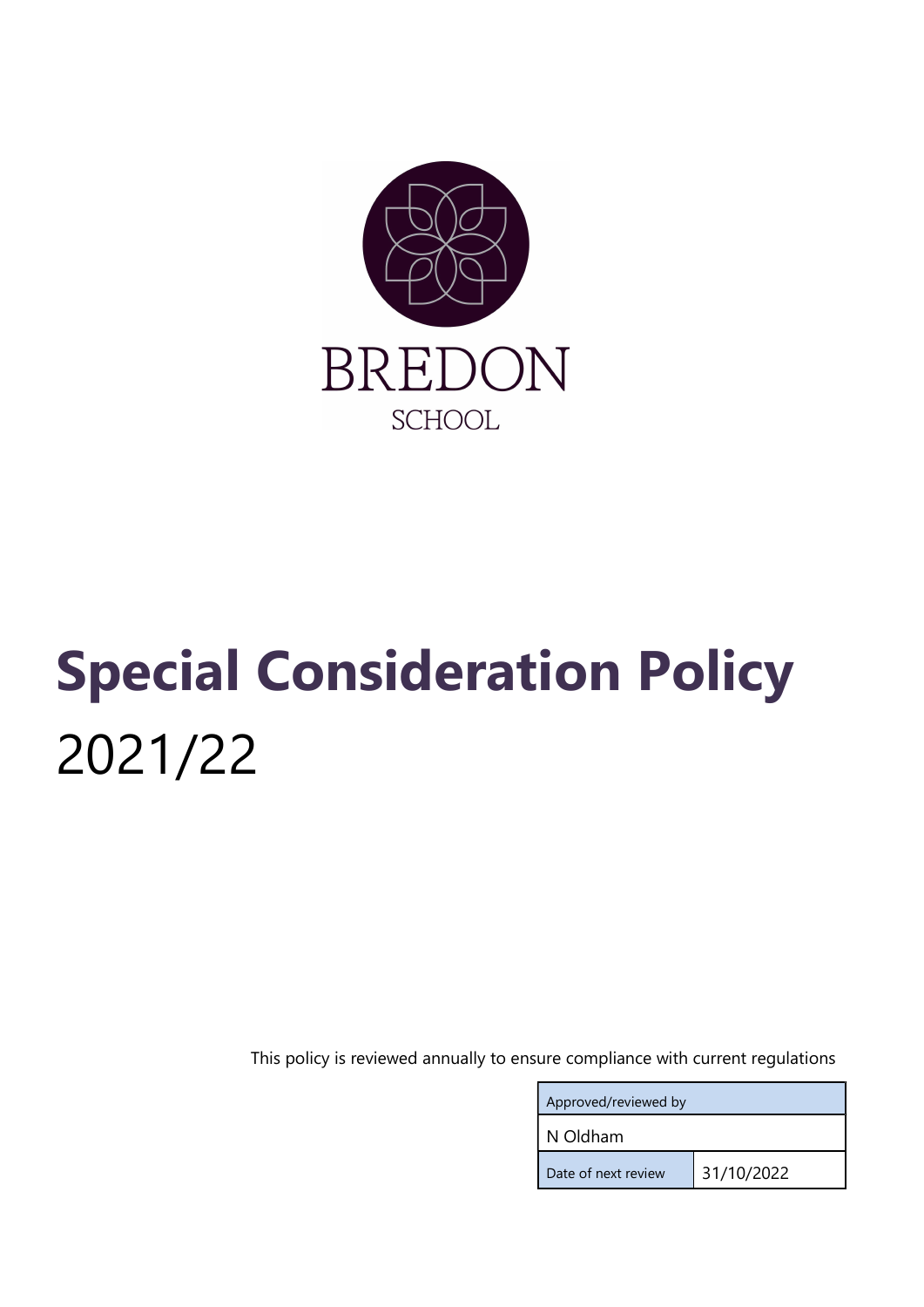# Key staff involved in the policy

| <b>Role</b>      | Name(s)                       |
|------------------|-------------------------------|
| Head of centre   | N. Oldham                     |
| Senior leader(s) | G. Hamilton, T. Butt, N. Monk |
| ALS lead/SENCo   | K. Weston                     |
| Exams officer    | <b>C. Cambridge-Harrison</b>  |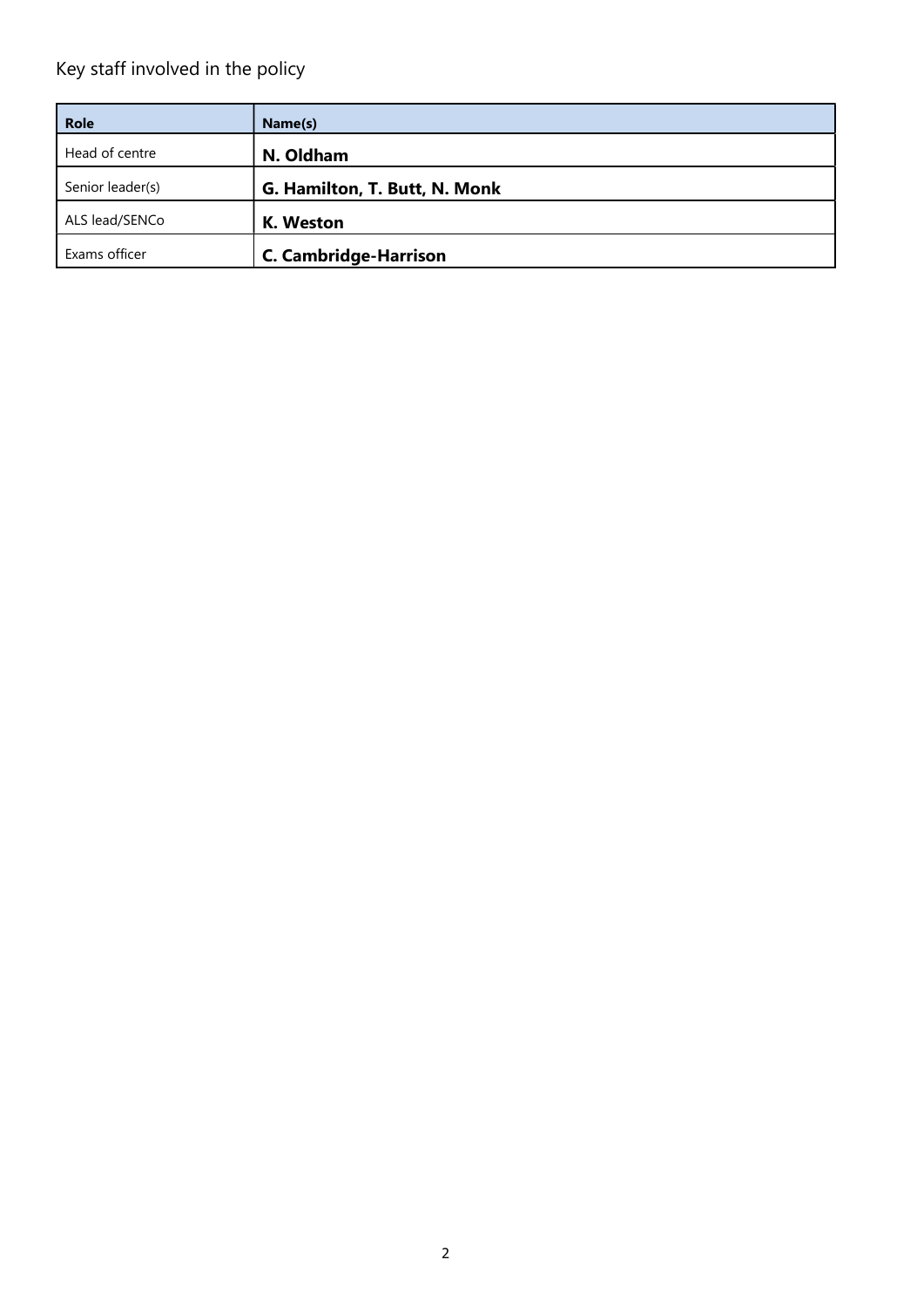# **Contents**

| Key staff involved in the policy                        | $\overline{c}$ |
|---------------------------------------------------------|----------------|
| What is special consideration?                          | $\overline{4}$ |
| Purpose of the policy                                   | 4              |
| Eligibility for special consideration                   | 4              |
| Roles and responsibilities                              | $\overline{4}$ |
| Applying for special consideration                      | $\overline{4}$ |
| Processing applications for special consideration       | 6              |
| Roles and responsibilities                              | 6              |
| Submitting applications for special consideration       | 6              |
| Timetabled written exams                                | 6              |
| Internally assessed work                                | 7              |
| Post assessment adjustments – vocational qualifications | 7              |
| Private candidates                                      | 7              |
| Late applications                                       | 7              |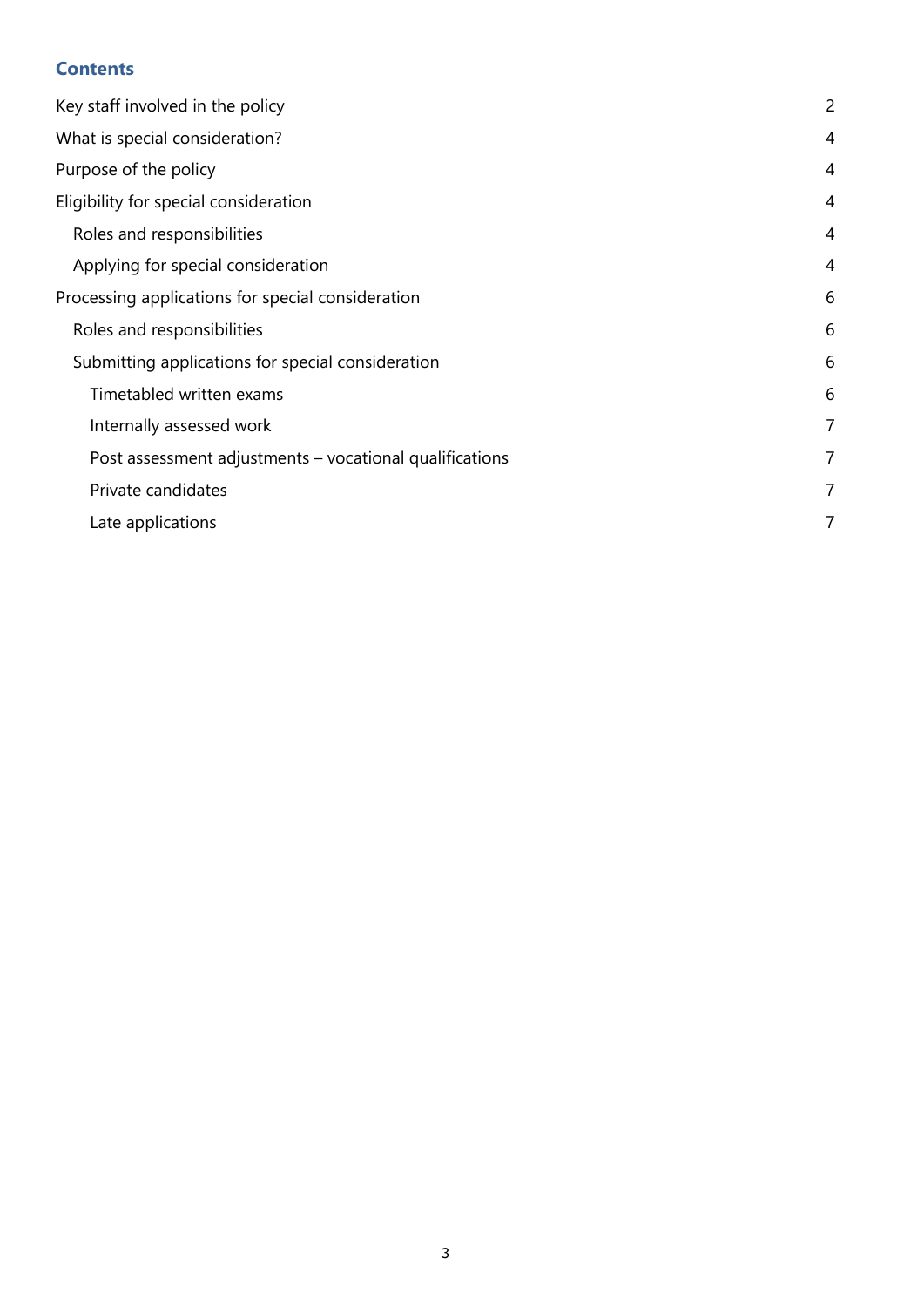# What is special consideration?

Special consideration is given to a candidate who has temporarily experienced illness, injury or some other event outside of their control at the time of the assessment. It is applied when the issue or event has had, or is reasonably likely to have had, a material effect on a candidate's ability to take an assessment or demonstrate his or her normal level of attainment in an assessment.

Special consideration can go some way to assist a candidate affected by a potentially wide range of difficulties, emotional or physical, which may influence performance in their examinations. It cannot remove the difficulty faced by the candidate. This means that there will be some situations where candidates should not be entered for an examination. This is because only minor adjustments can be made to the mark awarded. To make larger adjustments would jeopardize the standard of the examination. (JCQ's A guide to the special consideration process, section 1)

This publication is further referred to in this policy as SC

# Purpose of the policy

The purpose of this policy is to identify roles and responsibilities in the special consideration process and confirms that Bredon School will… submit any applications for special consideration where candidates meet the published criteria. (JCQ's General Regulations for Approved Centres, section 5.9)

# Eligibility for special consideration

## Roles and responsibilities

## Head of centre

- Is familiar with the contents, refers to and directs relevant centre staff to the annually updated JCQ publication SC
- Ensures that, where relevant and in eligible situations, applications for special consideration will be submitted to awarding bodies by the exams officer

#### Exams officer

- Understands the criteria as detailed in SC to determine where candidates will/will not be eligible for special consideration
- Ensures that, where relevant and in eligible situations, applications for special consideration will be submitted to awarding bodies

# Teaching staff and/or ALS lead/SENCo

Provide any appropriate evidence or information that may be required to determine a candidate's eligibility for special consideration

## Candidates (or parents/carers)

● Provide any medical or other evidence that may be required to determine eligibility for special consideration

# Applying for special consideration

Where eligible, special consideration will be applied for at the time of the assessment where candidates... have been fully prepared and have covered the whole course but performance in the examination, or in the production of coursework or non-examination assessment, is materially affected by adverse circumstances beyond their control. (SC, section 2)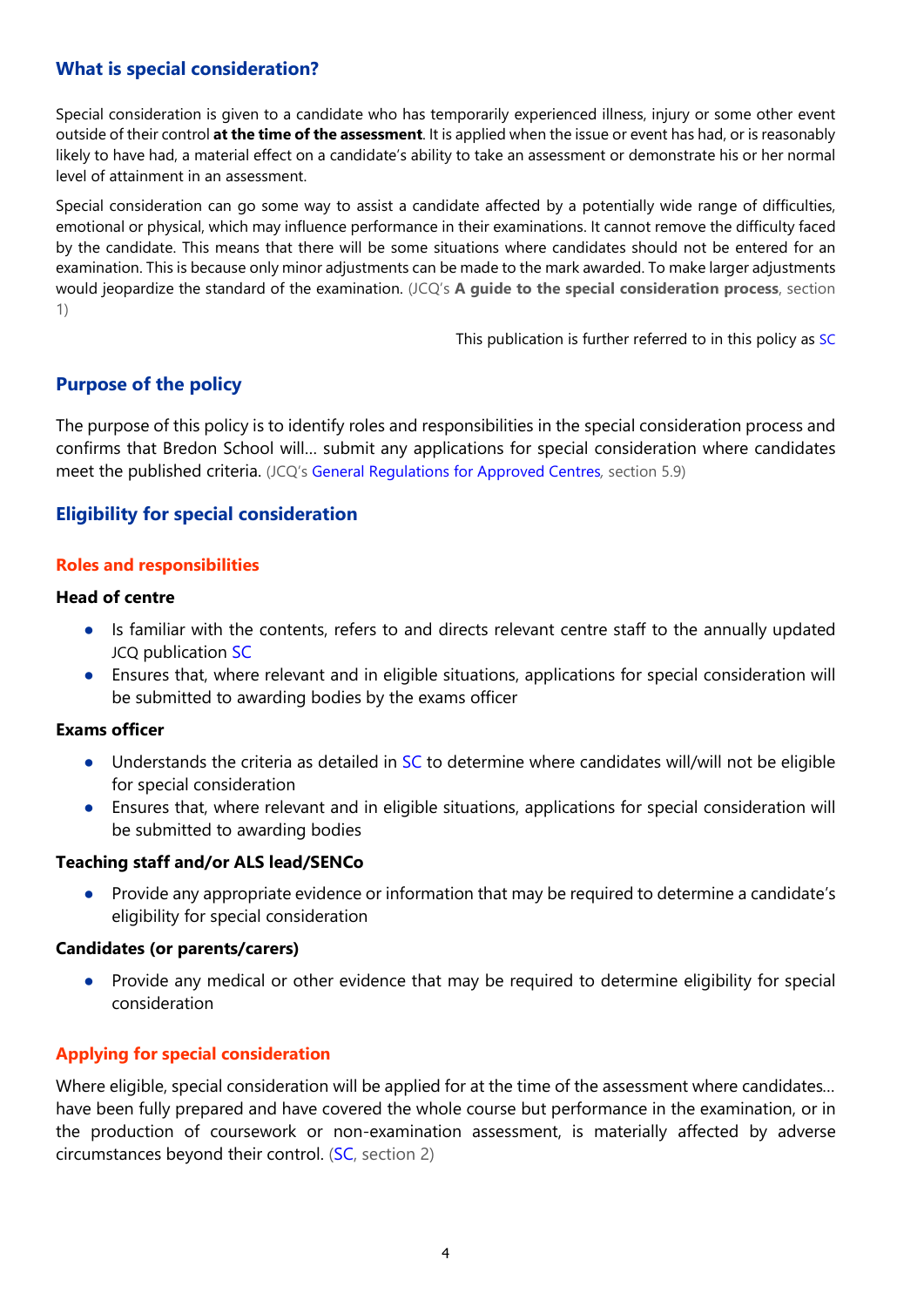For candidates who are present for the assessment, but disadvantaged, Bredon School must be satisfied that there has been a material detrimental effect on candidate examination performance or in the production of coursework or non-examination assessment. (SC, section 3)

- 1. Where a candidate may arrive for an exam and is clearly unwell, extremely distressed and/or may have sustained an injury that requires emergency access arrangements to be put in place:
	- the candidate will be kept comfortable and under centre supervision from the required time while appropriate arrangements are put in place for the candidate to take the exam in the best possible conditions
	- a judgement will be made on how the candidate's situation or disposition affected performance in the exam
	- where appropriate and where eligible, special consideration will be applied for
- 2. Where candidates may be affected by a major disturbance in the exam room (emergency evacuation etc.), special consideration will be applied for on behalf of all candidates.
- 3. Where a candidate takes multiple exams (three or more exams) timetabled for the same day and the total duration for those papers is more than 6 hours for GCE exams or more than 5 hours 30 minutes for GCSE exams including any approved extra time but not any time taken for supervised rest breaks, special consideration for an allowance on the last paper taken will be applied for.
- 4. Where a candidate may be affected by a minor disturbance in the exam room caused by another candidate (momentary bad behaviour, mobile phone ringing etc.), special consideration cannot be applied for.

If a candidate is absent from a timetabled component/unit for acceptable reasons, and the centre can support this, special consideration will be applied for if the exam missed is in the terminal series and the minimum requirements for enhanced grading in cases of acceptable absence can be met. For unitised examinations taken in an examination series prior to certification, candidates must be re-entered for any missed units at the next assessment opportunity. Unless there are difficulties arising, e.g. group performances which cannot be repeated, special consideration will not be awarded. (SC, section 4)

Where other issues or problems affect a candidate or a group of candidates, special consideration will be explored in SC 5 and applied for where eligible. This might include, for example:

- other certification
- coursework/non-examination assessment extensions
- shortfall in work (coursework/non-examination assessment)
- lost or damaged work (non-examination assessment components)
- candidates taking an incorrect or defective question paper
- candidates undertaking the wrong controlled assessment or non-examination assessment assignment

Where a candidate may be eligible for special consideration (a post assessment adjustment) in a vocational qualification, the centre will follow SC 7 and awarding body guidance to determine if, when and how an adjustment can be applied for.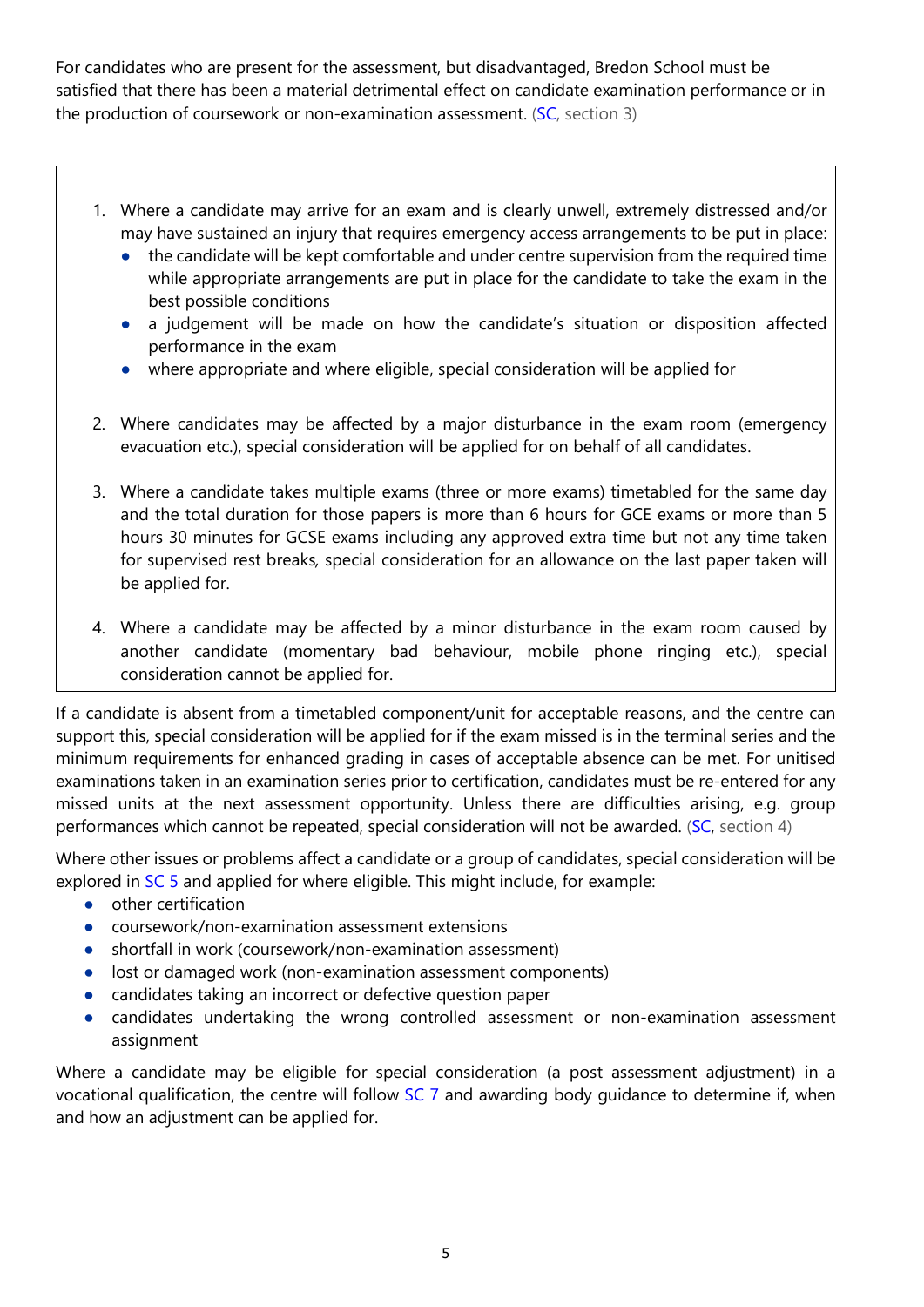# Processing applications for special consideration

# Roles and responsibilities

### Head of centre

● Ensures that all eligible applications will be supported by signed evidence produced by a member of the senior leadership team

# Senior leadership team

● Produce signed evidence in support of all eligible applications

## Exams officer

- Understands that special consideration must be applied for at the time of the assessment
- Understands that special consideration cannot be applied in a cumulative fashion and that where a candidate may be affected by different indispositions, special consideration should only be applied for the most serious indisposition
- Ensures applications will be processed as required by the awarding bodies
- Keeps evidence to support all applications on file until after the publication of results and provides the signed evidence provided by a member of the senior leadership team to support an application where this may be requested by an awarding body
- Meets the required deadline(s) for submitting applications

# Teaching staff and/or ALS lead/SENCo

● Provide any appropriate evidence or information that may be required to support a candidate's application for special consideration

# Candidates (or parents/carers)

- Will be asked to provide any required medical or other evidence that may be required to support an application for special consideration
- Will be informed that all cases must be dealt with by the centre

# Submitting applications for special consideration

Where a candidate or group of candidates is/are eligible for special consideration, applications will be submitted to the relevant awarding body following the published processes in SC.

Evidence to support all applications will be kept on file until after the publication of results.

#### Timetabled written exams

- For GCE and GCSE qualifications, applications for individual candidates will be submitted online by logging into the relevant awarding body secure extranet site and following the links to special consideration
- The processes for submitting a single application to cover all exams affected where a candidate is present but disadvantaged and a separate application for each day on which exams are missed where a candidate is absent from an examination for an acceptable reason detailed in SC 6 will be followed
- For other qualifications, applications will be submitted online where the awarding body's secure system accepts these
- The paper form 10 Application for special consideration will only be completed and submitted to the awarding body where a paper application is specifically required by the awarding body
- For cases involving groups of candidates, applications will be made online where the awarding body's secure system accepts group applications or form 10 will be completed